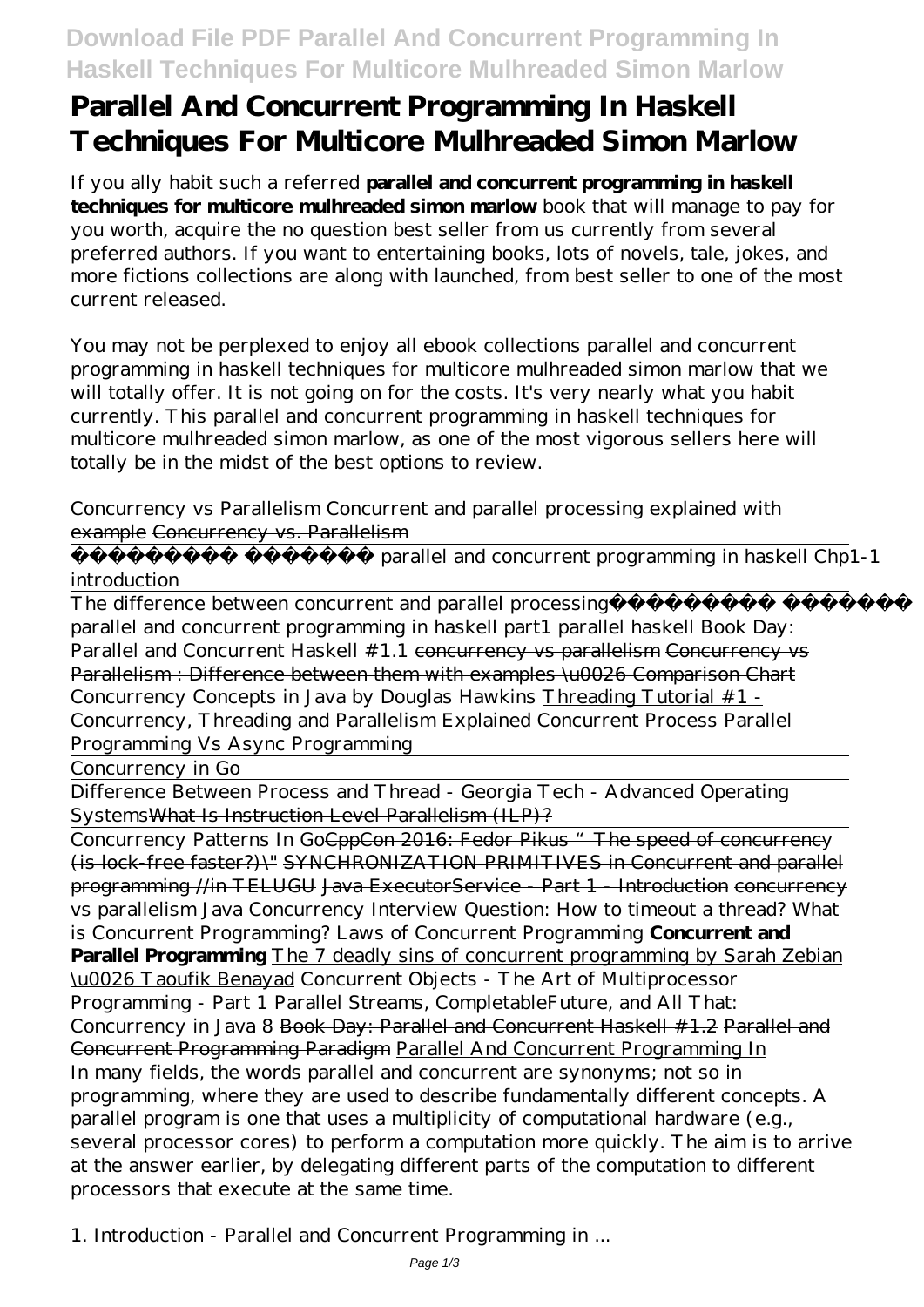## **Download File PDF Parallel And Concurrent Programming In Haskell Techniques For Multicore Mulhreaded Simon Marlow**

A system is said to be concurrent if it can support two or more actions in progress at the same time. A system is said to be parallel if it can support two or more actions executing simultaneously. The key concept and difference between these definitions is the phrase "in progress." This definition says that, in concurrent systems, multiple actions can be in progress (may not be executed) at the same time.

## Parallel Programming vs. Concurrent Programming | takuti.me

Parallel Programming Describes a task-based programming model that simplifies parallel development, enabling you to write efficient, fine-grained, and scalable parallel code in a natural idiom without having to work directly with threads or the thread pool. Threading Describes the basic concurrency and synchronization mechanisms provided by .NET.

## Parallel Processing, Concurrency, and Async Programming in ...

Concurrency Parallelism; 1. Concurrency is the task of running and managing the multiple computations at the same time. While parallelism is the task of running multiple computations simultaneously. 2. Concurrency is achieved through the interleaving operation of processes on the central processing unit(CPU) or in other words by the context switching.

## Difference between Concurrency and Parallelism - GeeksforGeeks

Express parallelism in Haskell with the Eval monad and Evaluation Strategies. Parallelize ordinary Haskell code with the Par monad. Build parallel array-based computations, using the Repa library. Use the Accelerate library to run computations directly on the GPU. Work with basic interfaces for writing concurrent code.

## Parallel and Concurrent Programming in Haskell [Book]

Parallel And Concurrent Programming In Haskell. Parallel and Concurrent Programming in Haskell. Authors: Simon Marlow. Categories: Computers. Type: BOOK - Published: 2013-07-12 - Publisher: ... Haskell High Performance Programming. Practical Concurrent Haskell. Beginning Haskell. Practical Haskell.

## [PDF] Books Parallel And Concurrent Programming In Haskell ...

Remember that only the parallel approach takes advantage of multi-core processors, whereas concurrent programming intelligently schedules tasks so that waiting on longrunning operations is done while in parallel doing actual computation.

### Introduction to Parallel and Concurrent Programming in Python

Parallel programming is a broad concept. It can describe many types of processes running on the same machine or on different machines. Multithreading specifically refers to the concurrent execution of more than one sequential set (thread) of instructions. Multithreaded programming is programming multiple, concurrent execution threads.

## What Is Parallel Programming & Multithreaded Programming ...

Parallel programming is to specifically refer to the simultaneous execution of concurrent tasks on different processors or cores. Thus, all parallel programming is concurrent, but not all concurrent programming is parallel. Also, every language comes with its own characteristics and functionality.